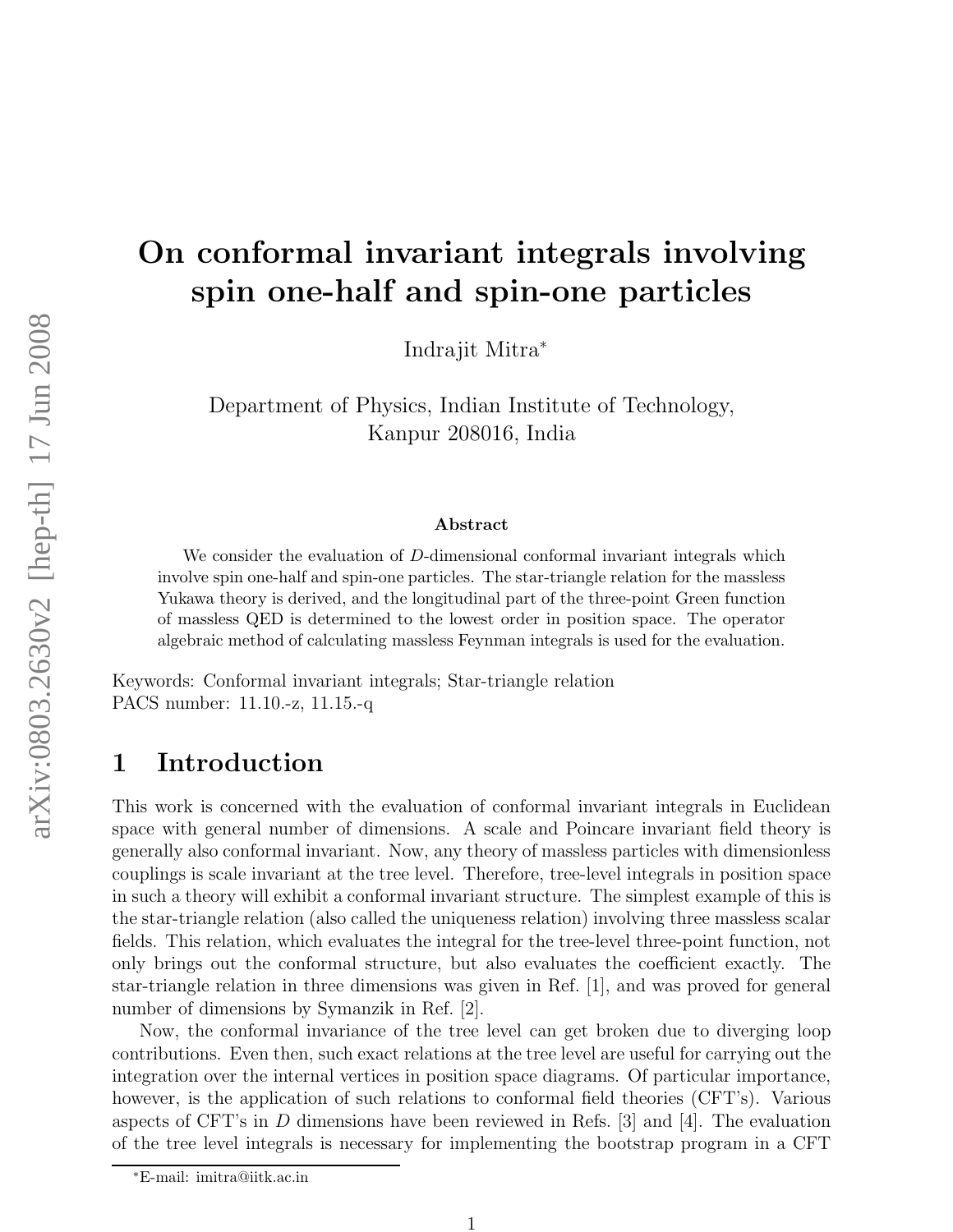[5, 6]. Using the star-triangle relation to integrate over the internal vertices, the bootstrap program has been carried out to determine the anomalous dimensions in  $\phi^4$  theory [7]. However, D-dimensional CFT's generally involve particles with non-zero spin. A wellknown example is the  $\mathcal{N} = 4$  supersymmetric Yang-Mills theory. Calculation of Feynman integrals in the position space in this theory have been carried out in several recent works [8]. In the context of massless QED, a formulation of conformal QED<sup>4</sup> was suggested in Refs. [9] and [10]. Also, the infrared limit of massless  $QED_3$  is a CFT [11, 12]. Possible application in these theories is a motivation for studying conformal invariant integrals with spinors and vector particles.

Other than this, analytical evaluation of massless Feynman integrals at multi-loop level and the star-triangle relation are generally important for calculations in perturbative field theory at high orders, and in mathematical physics: see Ref. [13] and references therein. Recently, a simple method of doing these calculations have developed by Isaev [13, 14] which replaces the Feynman integrals by algebraic manipulation of operators. We use this method extensively in this paper.

Three-point functions involving conserved vector operators in D-dimensional CFT's have been discussed in Ref. [15]. We will, however, be concerned with the three-point function involving the fermion and the gauge field in QED. This has been discussed in Refs. [9] and [10], and we will compare our result with that given in these two works.

The paper is organized as follows. In Sec. 2, we discuss the usual star-triangle relation using the operator approach. In Sec. 3, we derive the star-triangle relation for the massless Yukawa theory. In Sec. 4, we perform an explicit calculation of the longitudinal part of the three-point Green function of massless QED to the lowest order in position space. Our conclusions are presented in Sec. 5.

#### 2 Star-triangle relation involving scalar fields

It will be helpful to first discuss, following Ref. [13], the usual star-triangle relation involving scalar fields within the framework of the operator algebraic method. The relation evaluates  $\langle 0|T(\phi_1(x_1)\phi_2(x_2)\phi_3(x_3))|0\rangle$  to the lowest order in position space with a  $\phi_1\phi_2\phi_3$  interaction. With  $x_{ab} \equiv x_a - x_b$ , the relation is given by [2]

$$
\int d^D x_4 \ (x_{14}^2)^{-\delta_1} (x_{24}^2)^{-\delta_2} (x_{34}^2)^{-\delta_3} = \pi^{D/2} \frac{\Gamma(D/2 - \delta_1) \Gamma(D/2 - \delta_2) \Gamma(D/2 - \delta_3)}{\Gamma(\delta_1) \Gamma(\delta_2) \Gamma(\delta_3)} \times (x_{12}^2)^{-D/2 + \delta_3} (x_{13}^2)^{-D/2 + \delta_2} (x_{23}^2)^{-D/2 + \delta_1}, \tag{1}
$$

where

$$
\delta_1 + \delta_2 + \delta_3 = D. \tag{2}
$$

The left-hand side of Eq. (1) represents the propagation of a massless scalar particle between the point  $x_a$  and the internal vertex  $x_4$  with a scale dimension  $\delta_a$ , for  $a = 1, 2, 3$ . It is to be noted that Eq. (2) ensures that the coupling constant of the  $\phi_1\phi_2\phi_3$  interaction is dimensionless, and that the right hand side of Eq. (1) has the conformal structure of the three-point function involving three scalar fields also because of Eq. (2).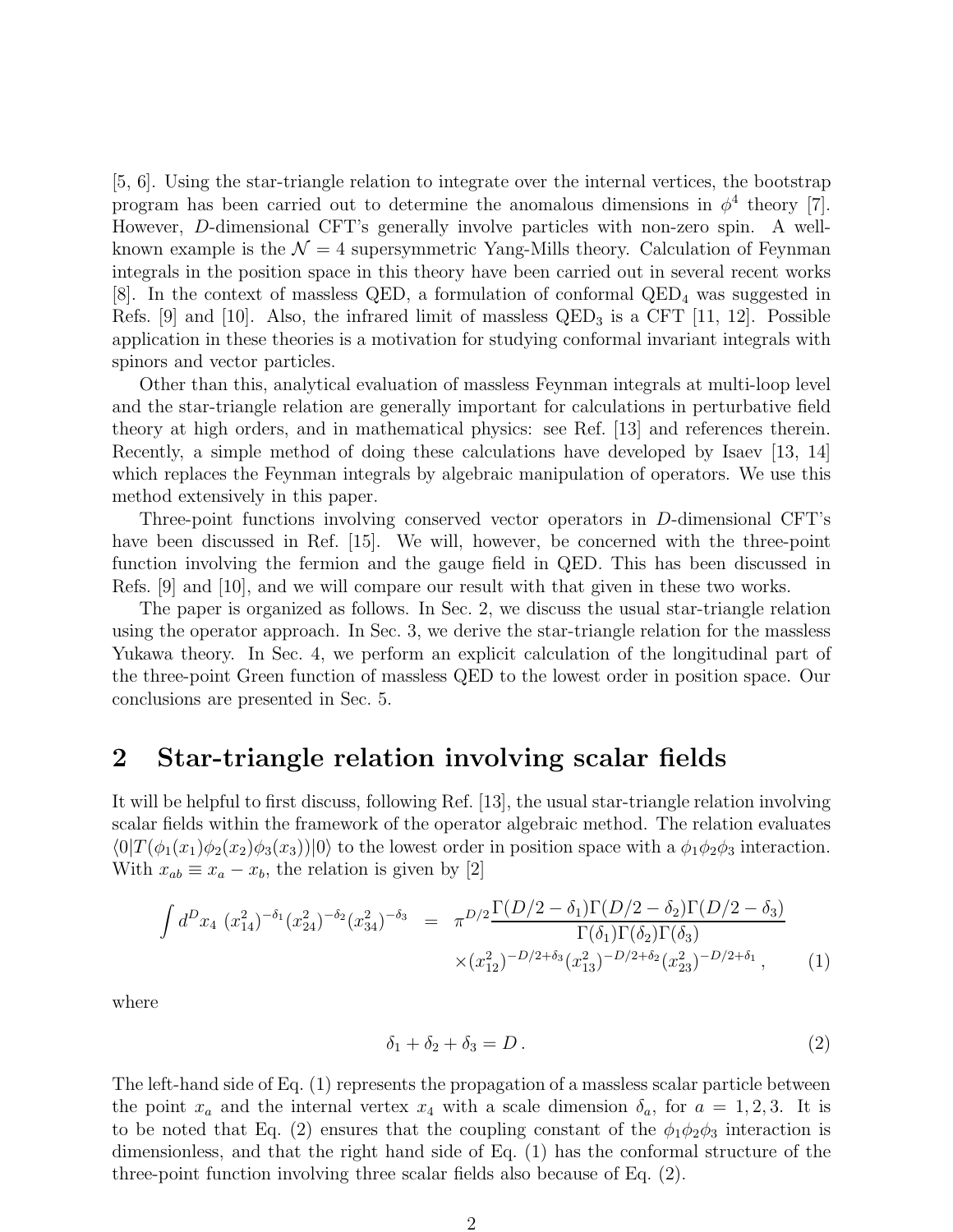In the operator approach, one reduces Feynman integrals to products of position and momentum operators  $\hat{q}_i$  and  $\hat{p}_i$   $(i = 1, \dots, D)$  taken between position eigenstates. A collection of useful formulas are given in the Appendix of our paper. The key relation (Eq. (9) of Ref.  $|13|$  is

$$
\hat{p}^{-2\alpha}\hat{q}^{-2(\alpha+\beta)}\hat{p}^{-2\beta} = \hat{q}^{-2\beta}\hat{p}^{-2(\alpha+\beta)}\hat{q}^{-2\alpha}.
$$
\n(3)

This is the star-triangle relation in the operator form. To see this, one has to take Eq. (3) between the states  $\langle x|$  and  $|y\rangle$ . This gives, on inserting the completeness relation and using Eqs. (32), (33) and (34),

$$
\int d^D z \frac{1}{|x-z|^{D-2\alpha}} \frac{1}{|z|^{2(\alpha+\beta)}} \frac{1}{|y-z|^{D-2\beta}} = \pi^{D/2} \frac{\Gamma(\alpha)\Gamma(\beta)\Gamma(D/2-\alpha-\beta)}{\Gamma(\alpha+\beta)\Gamma(D/2-\alpha)\Gamma(D/2-\beta)} \times \frac{1}{|x|^{2\beta}} \frac{1}{|x-y|^{D-2\alpha-2\beta}} \frac{1}{|y|^{2\alpha}}.
$$
\n(4)

It is important to note from Eqs. (3) and (4) that the " $\hat{p}\hat{q}\hat{p}$ " form represents the integral, while the " $\hat{q}\hat{p}\hat{q}$ " form gives the result of integration. Now let  $x = x_1 - x_2$  and  $y = x_3 - x_2$ , and let us also change to a new integration variable  $x_4$  defined by  $z = x_4 - x_2$ . Also, define  $\delta_1$ ,  $\delta_2$  and  $\delta_3$  by  $D/2 - \alpha = \delta_1$ ,  $\alpha + \beta = \delta_2$  and  $D/2 - \beta = \delta_3$ . This leads us to the relation stated in the form of Eq. (1).

#### 3 Star-triangle relation for massless Yukawa theory

We now turn to the massless Yukawa theory with a  $\bar{\psi}\psi\phi$  interaction and a dimensionless coupling. Ref. [2] gives the method of deriving the star-triangle relation for this theory using Schwinger parameters. We show how the operator approach provides us with an alternative method, and derive the relation. The manipulations which we perform also set the stage for the calculation of Sec. 4.

The suitable starting " $\hat{p}\hat{q}\hat{p}$ " form is now

$$
\Gamma \equiv \gamma_i \gamma_j \hat{p}_i \hat{p}^{-2\alpha - 1} \hat{q}_j \hat{q}^{-2(\alpha + \beta) - 1} \hat{p}^{-2\beta}, \qquad (5)
$$

so that

$$
\langle x|\Gamma|y\rangle = i(D - 2\alpha - 1)a(\alpha + 1/2)a(\beta) \int d^D z \frac{\not x - \not z}{|x - z|^{D - 2\alpha + 1}} \frac{\not z}{|z|^{2(\alpha + \beta) + 1}} \frac{1}{|y - z|^{D - 2\beta}}.
$$
 (6)

To convert  $\Gamma$  to " $\hat{q}\hat{p}\hat{q}$ " form, we first put  $\hat{q}_j$  next to  $\hat{p}_i$  in Eq. (5) by using Eq. (30). (We extend the validity of Eq. (30) to all real  $\alpha$ , and use it with  $-2\alpha - 1$  in the place of  $2\alpha$ .) We thus obtain

$$
\Gamma = \gamma_i \gamma_j \hat{p}_i \left( \hat{q}_j \hat{p}^{-2\alpha - 1} + i(2\alpha + 1)\hat{p}^{-2\alpha - 3}\hat{p}_j \right) \hat{q}^{-2(\alpha + \beta) - 1} \hat{p}^{-2\beta} . \tag{7}
$$

Since  $\gamma_i \gamma_j \hat{p}_i \hat{p}_j = \hat{p}^2$ , we can use the key relation of Eq. (3) (with  $2\alpha + 1$  in the place of  $2\alpha$ ) in both the terms and obtain

$$
\Gamma = \gamma_i \gamma_j \hat{p}_i \hat{q}_j \hat{q}^{-2\beta} \hat{p}^{-2(\alpha+\beta)-1} \hat{q}^{-2\alpha-1} + i(2\alpha+1)\hat{q}^{-2\beta} \hat{p}^{-2(\alpha+\beta)-1} \hat{q}^{-2\alpha-1} . \tag{8}
$$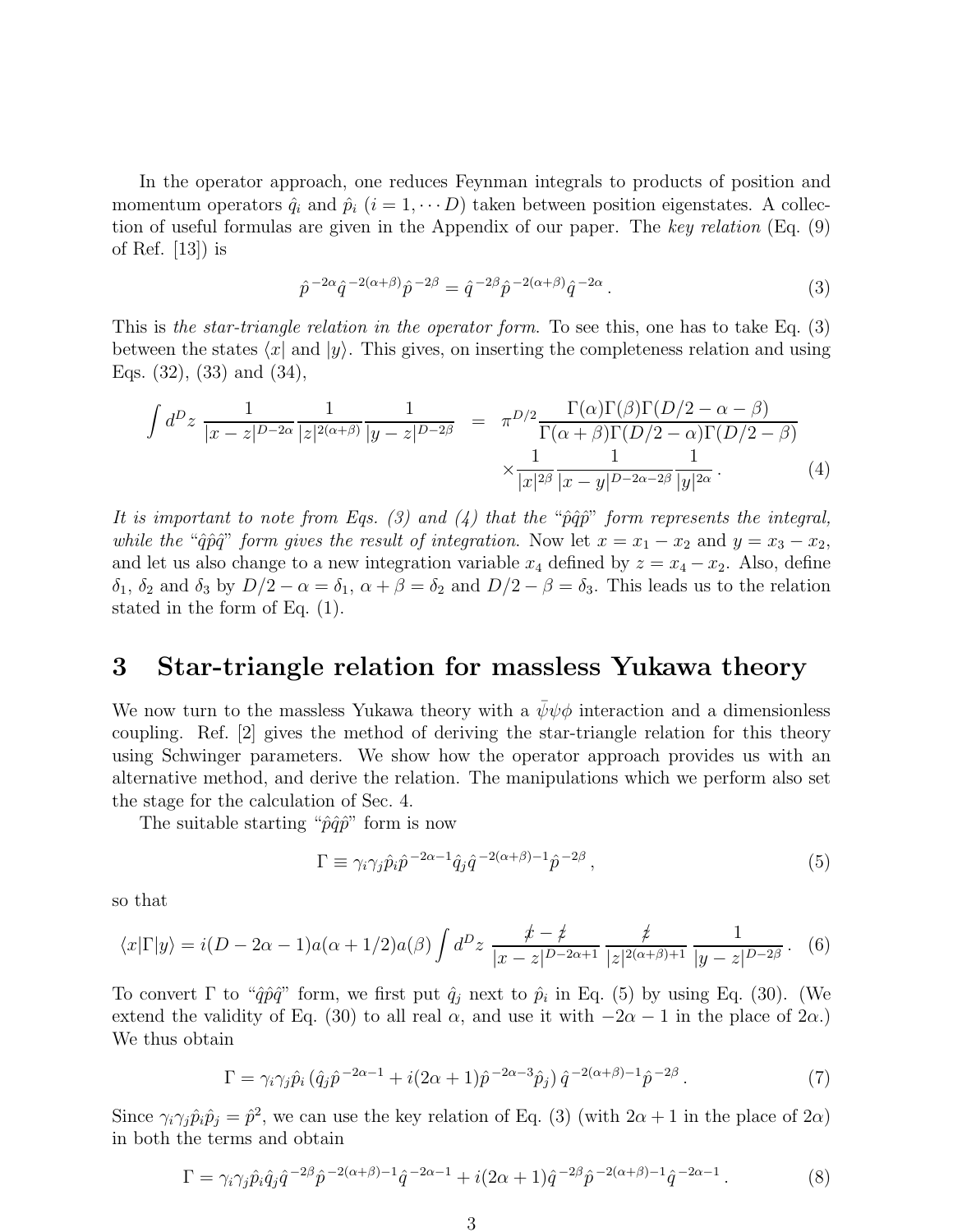The second term is already of " $\hat{q}\hat{p}\hat{q}$ " form. To put the first term also into that form,  $\hat{p}_i$ has to be brought next to  $\hat{p}^{-2(\alpha+\beta)-1}$ . For this, we take  $\hat{p}_i$  first through  $\hat{q}_j$  using Eq. (29) and then through  $\hat{q}^{-2\beta}$  using Eq. (31). This generates a couple of additional terms, and on simplification Eq. (8) reduces to

$$
\Gamma = \gamma_i \gamma_j \hat{q}_j \hat{q}^{-2\beta} \hat{p}_i \hat{p}^{-2(\alpha+\beta)-1} \hat{q}^{-2\alpha-1} - i(D - 2\alpha - 2\beta - 1)\hat{q}^{-2\beta} \hat{p}^{-2(\alpha+\beta)-1} \hat{q}^{-2\alpha-1}.
$$
 (9)

To obtain  $\langle x|\Gamma|y\rangle$ , we use Eqs. (32), (33) and (35). This gives

$$
\langle x|\Gamma|y\rangle = i(D - 2\alpha - 2\beta - 1)a(\alpha + \beta + 1/2)\frac{(x - \psi)y}{|x|^{2\beta}|x - y|^{D - 2\alpha - 2\beta + 1}|y|^{2\alpha + 1}}.
$$
 (10)

Equating the right-hand sides of Eqs. (6) and (10), we arrive at the desired relation. The coefficients can be determined from Eq. (34) and simplified using the relation  $n\Gamma(n)$  =  $\Gamma(n+1)$ . Finally, using the new variables  $x_a$  and  $\delta_a$  as below Eq. (4), we arrive at the form

$$
\int d^D x_4 \frac{\dot{\mathcal{F}}_{14}}{(x_{14}^2)^{\delta_1+1/2}} \frac{\dot{\mathcal{F}}_{42}}{(x_{24}^2)^{\delta_2+1/2}} \frac{1}{(x_{34}^2)^{\delta_3}} \n= \pi^{D/2} \frac{\Gamma(D/2 - \delta_1 + 1/2) \Gamma(D/2 - \delta_2 + 1/2) \Gamma(D/2 - \delta_3)}{\Gamma(\delta_1 + 1/2) \Gamma(\delta_2 + 1/2) \Gamma(\delta_3)} \n\times \frac{\dot{\mathcal{F}}_{13}}{(x_{13}^2)^{D/2 - \delta_2 + 1/2}} \frac{\dot{\mathcal{F}}_{32}}{(x_{23}^2)^{D/2 - \delta_1 + 1/2}} \frac{1}{(x_{12}^2)^{D/2 - \delta_3}}
$$
\n(11)

As before, Eq. (2) ensures scale invariance at the tree level. For the special case of  $D = 4$ , Eq.  $(11)$  is in agreement with Eq.  $(A6.12a)$  of Ref. [3].

#### 4 Three-point Green function for massless QED

In order to evaluate  $\langle 0|T(\psi(x_1)\psi(x_2)A_k(x_3)|0\rangle)$  at the lowest order, we first need to specify the tree-level propagators in the position space. We follow the convention [3, 4] of writing the behaviour of the fermion propagator and the photon propagator as

$$
S(x) \sim \frac{\not x}{(x^2)^{d_{\psi}+1/2}}, \quad D_{kl}(x) \sim \left(\delta_{kl} - (1-\eta)\frac{\partial_k \partial_l}{\partial^2}\right) \frac{1}{(x^2)^{d_A}}.\tag{12}
$$

Here  $d_{\psi}$  and  $d_{A}$  are the scale dimensions, and  $\eta$  is the gauge-fixing parameter. The fermion propagator  $p/p^2$  in momentum space implies  $d_p = (D-1)/2$ . For the photon, we will consider  $d_A = 1$  [9, 10]. A photon propagator thus behaving as  $1/p^{D-2}$  in momentum space ensures that the QED coupling constant is dimensionless. This behaviour, present in  $\text{QED}_4$ , also occurs in massless QED<sup>3</sup> in the infrared: in the latter theory, the photon propagator goes as  $1/p$  in the infrared in the  $1/N$  expansion (N being the number of fermion flavours) [16, 11].

The starting " $\hat{p}\hat{q}\hat{p}$ " form for the lowest-order three point function is therefore

$$
\hat{p}_i \gamma_i \hat{p}^{-2} \gamma_l \hat{q}_j \gamma_j \hat{q}^{-D} \hat{p}^{-D+2} (\delta_{kl} - (1-\eta) \hat{p}_k \hat{p}_l \hat{p}^{-2}). \tag{13}
$$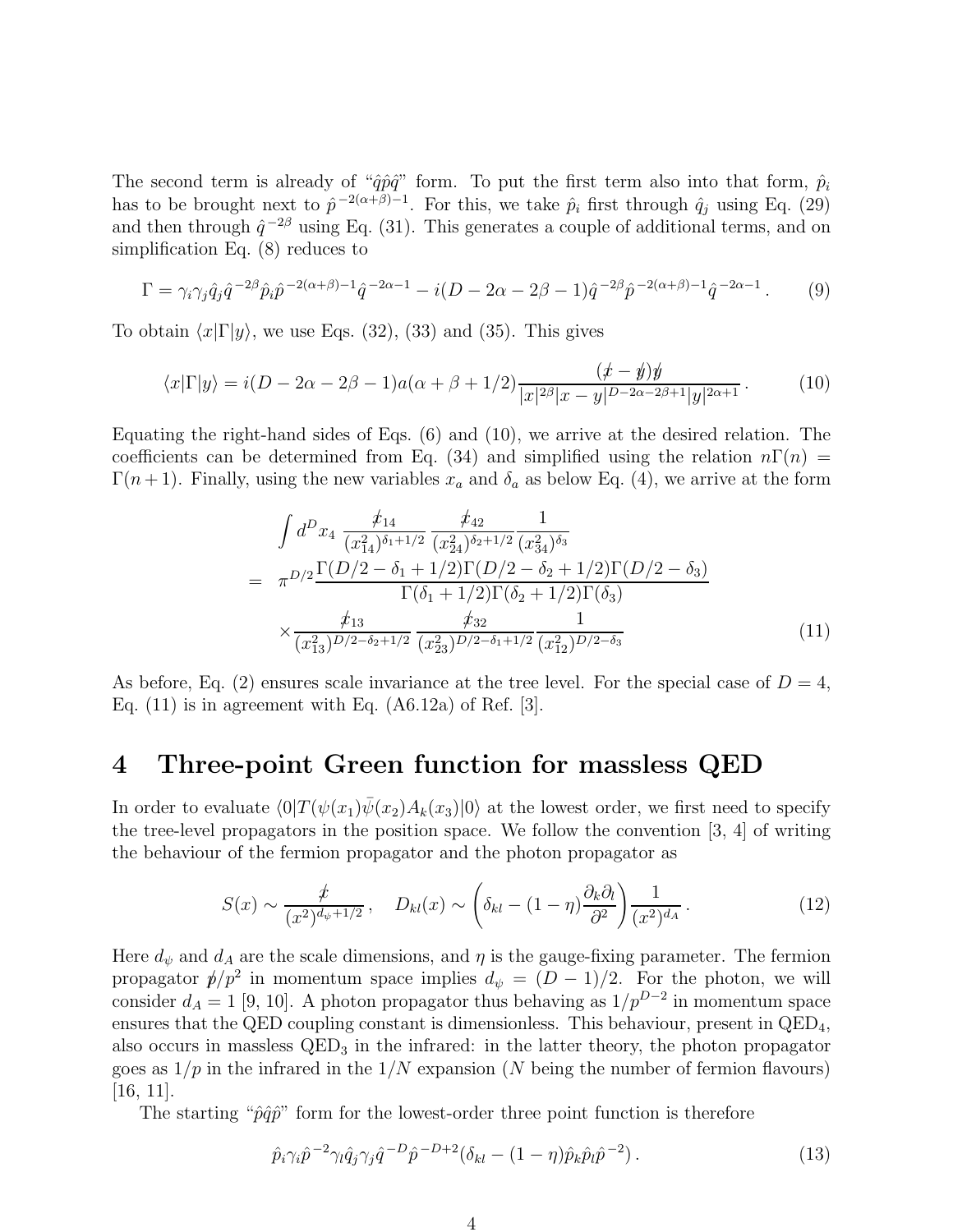(It may be helpful to compare Eq. (13) with Eq. (5). In Eq. (13), we have  $\alpha = 1/2$ and  $\beta = (D-2)/2$ . There is also a  $\gamma_l$  vertex factor and the tensor part of the photon propagator.) In the present work, we will consider only the longitudinal part:

$$
\Gamma_k \equiv \eta \gamma_i \gamma_l \gamma_j \hat{p}_i \hat{p}^{-2} \hat{q}_j \hat{q}^{-D} \hat{p}^{-D+2} \hat{p}_k \hat{p}_l \hat{p}^{-2} . \tag{14}
$$

On using the position space "matrix elements" of  $\hat{p}_i \hat{p}^{-2}$ ,  $\hat{p}^{-D+2}$  and  $\hat{p}_k \hat{p}_l \hat{p}^{-2}$  from Eqs. (35), (33) and (36) respectively, we find that

$$
\langle x|\Gamma_k|y\rangle = i\eta \frac{(D-2)}{(2\pi)^D} \int d^D z \, \frac{t-\not z}{|x-z|^D} \gamma_l \, \frac{\not z}{|z|^D} \frac{\partial^y_k \partial^y_l}{(\partial^2)^y} \frac{1}{|y-z|^2} \,. \tag{15}
$$

Our aim is to simplify Eq. (14) using the basic identity given in Eq. (3). The problem in doing this is that it would lead us to (as the calculation given later shows) applying Eq. (3) on  $\tilde{p}^{-2}\hat{q}^{-D}\hat{p}^{-D+2}$ . This (naively) results in  $\hat{q}^{-D+2}\hat{p}^{-D}\hat{q}^{-2}$ . But using Eqs. (33) and (34) for  $\langle x|\hat{p}^{-D}|y\rangle$  is not possible because  $\Gamma(D/2 - \alpha)$  blows up for  $\alpha = D/2$ .

This problem can be solved by the following regularization of the scale dimensions:

$$
d_{\psi} = \frac{D - 1 - \epsilon}{2}, \ d_A = 1 + \epsilon. \tag{16}
$$

This corresponds to the propagators  $\rlap{/}x^{D-\epsilon} \sim \rlap{/}y/p^{2+\epsilon}$  and  $1/x^{2+2\epsilon} \sim 1/p^{D-2-2\epsilon}$  for the fermion and the photon respectively. The regularization of the two scale dimensions go together, since the interaction  $\bar{\psi} \gamma_i \psi A_i$  must continue to have the dimension D. Our regularization is similar to that given in Eq. (2.30) of Ref. [4], except that we have changed the sign in front of  $\epsilon$  in both  $d_{\psi}$  and  $d_{A}$ . This has been done to ensure that we are led to  $\langle x|\hat{p}^{-D+\epsilon}|y\rangle$  in the course of our calculation (see below), which is convergent (whereas  $\langle x|\hat{p}^{-D-\epsilon}|y\rangle$  would diverge in the infrared).

We therefore have to simplify the regularized form of Eq. (14):

$$
\Gamma_k = \eta \gamma_i \gamma_l \gamma_j \hat{p}_i \hat{p}^{-2-\epsilon} \hat{q}_j \hat{q}^{-D+\epsilon} \hat{p}^{-D+2+2\epsilon} \hat{p}_l \hat{p}_k \hat{p}^{-2}.
$$
\n(17)

Using Eq. (36) for the "matrix element" of  $\hat{p}_k \hat{p}^{-2}$ , we can write down

$$
\langle x|\Gamma_k|y\rangle = -i\eta \frac{\partial_k^y}{(\partial^2)^y} \langle x|\Gamma'|y\rangle ,\qquad(18)
$$

$$
\Gamma' = \gamma_i \gamma_l \gamma_j \hat{p}_i \hat{p}^{-2-\epsilon} \hat{q}_j \hat{q}^{-D+\epsilon} \hat{p}^{-D+2+2\epsilon} \hat{p}_l. \tag{19}
$$

It is easier to put  $\Gamma'$  in " $\hat{q}\hat{p}\hat{q}$ " form than  $\Gamma_k$ . First use Eq. (30) to obtain

$$
\Gamma' = \gamma_i \gamma_l \gamma_j \hat{p}_i \hat{p}^{-2-\epsilon} \hat{q}^{-D+\epsilon} (\hat{p}^{-D+2+2\epsilon} \hat{q}_j - i(D-2-2\epsilon) \hat{p}^{-D+2\epsilon} \hat{p}_j) \hat{p}_l. \tag{20}
$$

The identity of Eq. (3) can now be used in both the terms, giving

$$
\Gamma' = \gamma_i \gamma_l \gamma_j \hat{p}_i \hat{q}^{-D+2+2\epsilon} \hat{p}^{-D+\epsilon} \hat{q}^{-2-\epsilon} \hat{q}_j \hat{p}_l - i(D-2-2\epsilon) \gamma_i \hat{p}_i \hat{q}^{-D+2+2\epsilon} \hat{p}^{-D+\epsilon} \hat{q}^{-2-\epsilon}.
$$
 (21)

We now bring  $\hat{p}_l$  next to  $\hat{p}^{-D+\epsilon}$  in the first term by moving it through  $\hat{q}_j$  and then  $\hat{q}^{-2-\epsilon}$ by using Eqs. (29) and (31) respectively. This leads to

$$
\Gamma' = \gamma_i \gamma_l \gamma_j \hat{p}_i \hat{q}^{-D+2+2\epsilon} \hat{p}^{-D+\epsilon} \hat{p}_l \hat{q}^{-2-\epsilon} \hat{q}_j + i\epsilon \gamma_i \hat{p}_i \hat{q}^{-D+2+2\epsilon} \hat{p}^{-D+\epsilon} \hat{q}^{-2-\epsilon}.
$$
 (22)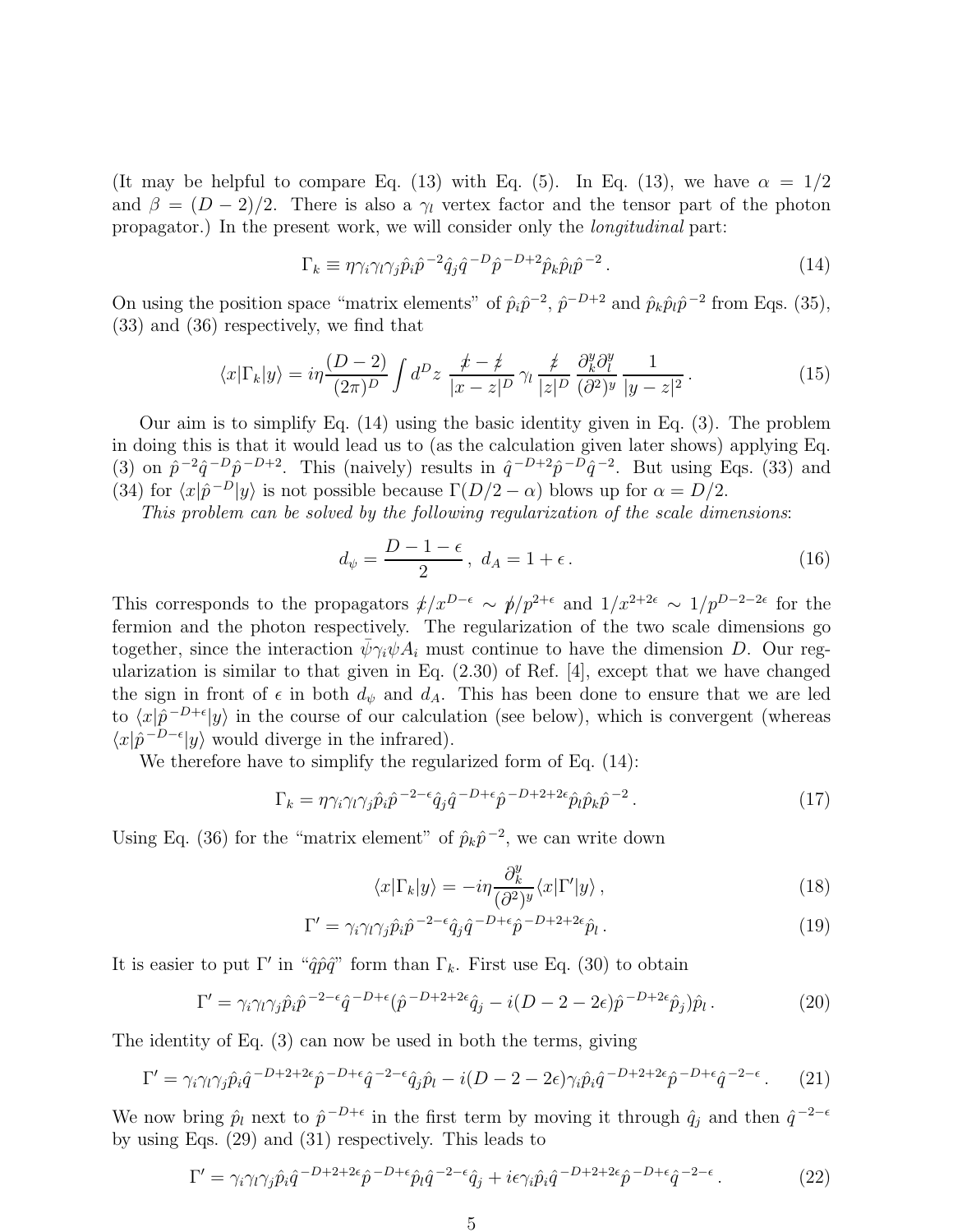Finally  $\hat{p}_i$  is brought next to  $\hat{p}^{-D+\epsilon}$  in both the terms to arrive at the " $\hat{q}\hat{p}\hat{q}$ " form:

$$
\Gamma' = \gamma_i \hat{q}^{-D+2+2\epsilon} \hat{p}^{-D+2+\epsilon} \hat{q}^{-2-\epsilon} \hat{q}_i + i(D-2-2\epsilon) \gamma_i \gamma_l \gamma_j \hat{q}^{-D+2\epsilon} \hat{q}_i \hat{p}^{-D+\epsilon} \hat{p}_l \hat{q}^{-2-\epsilon} \hat{q}_j + i\epsilon \gamma_i \hat{q}^{-D+2+2\epsilon} \hat{p}^{-D+\epsilon} \hat{p}_i \hat{q}^{-2-\epsilon} - \epsilon (D-2-2\epsilon) \gamma_i \hat{q}^{-D+2\epsilon} \hat{q}_i \hat{p}^{-D+\epsilon} \hat{q}^{-2-\epsilon}.
$$
 (23)

The evaluation of  $\langle x|\Gamma'|y\rangle$  can now be completed by using Eqs. (32)-(35). It is found that in the resulting terms, the diverging  $\Gamma(\epsilon/2)$  always comes multiplied by  $\epsilon$ . Since  $\epsilon \Gamma(\epsilon/2) = 2\Gamma(1+\epsilon/2)$ , taking  $\epsilon \to 0$  gives finite results for all the four terms of Eq. (23) (with the third term giving zero). We then obtain

$$
\langle x|\Gamma'|y\rangle = \frac{1}{\pi^{D/2}2^{D-2}\Gamma(D/2-1)} \frac{x^2y - \not x(x-y)y - \not x|x-y|^2}{x^D|x-y|^2|y|^2}
$$
(24)

$$
= \frac{1}{\pi^{D/2} 2^{D-2} \Gamma(D/2 - 1)} \frac{\cancel{x}}{x^D} \left( \frac{1}{|x - y|^2} - \frac{1}{|y|^2} \right). \tag{25}
$$

Since  $(\partial^2)^y \ln(|x-y|/|y|) = (D-2)(1/|x-y|^2-1/|y|^2)$ , Eqs. (18) and (25) lead to

$$
\langle x|\Gamma_k|y\rangle = -i\eta \frac{1}{(4\pi)^{D/2}\Gamma(D/2)} \frac{\rlap{\,/}{x}}{x^D} \partial_k^y \ln \frac{|x-y|^2}{|y|^2} \,. \tag{26}
$$

The right hand sides of Eqs. (15) and (26) are now to be equated. In terms of the variables  $x_1, x_2, x_3$  and  $x_4$  defined below Eq. (4), the resulting relation reads

$$
\int d^D x_4 \frac{\not x_{14}}{x_{14}^D} \gamma_l \frac{\not x_{42}}{x_{24}^D} \frac{\partial_k^{x_3} \partial_l^{x_3}}{\partial_l^{x_3}} \frac{1}{x_{34}^2} = \frac{\pi^{D/2}}{(D-2)\Gamma(D/2)} \frac{\not x_{12}^D}{x_{12}^D} \partial_k^{x_3} \ln \frac{x_{23}^2}{x_{13}^2}
$$
\n(27)

$$
= \frac{2\pi^{D/2}}{(D-2)\Gamma(D/2)} \frac{\not{t}_{12}}{x_{12}^D} \left( \frac{(x_{13})_k}{x_{13}^2} - \frac{(x_{23})_k}{x_{23}^2} \right). \tag{28}
$$

Eqs. (27) and (28) agree with the longitudinal structure function given from general considerations of conformal invariance in Refs. [9] and [10] respectively (the fermion scale dimension being  $d_{\psi} = (D-1)/2$  in our case). From Eq. (28), we note the value of the coefficient for the physically interesting cases:  $\pi^2$  for  $D = 4$  (massless QED<sub>4</sub>) and  $4\pi$  for  $D = 3$  (massless QED<sub>3</sub> in the infrared).

### 5 Conclusion

In this work, we evaluated conformal invariant integrals involving spin one-half and spin-one particles in the context of two D-dimensional field theories with tree-level scale invariance: the massless Yukawa theory and massless QED, both with dimensionless coupling constants. The three-point function of the Yukawa theory and the longitudinal part of the three-point function of QED were explicitly evaluated to the lowest order, and the results were expressed in conformal invariant forms. We made use of the operator algebraic method of calculating massless Feynman integrals. For the QED calculation, regularization of the scale dimensions of the particles was used. While the present work focused on the longitudinal part only, our plan is to evaluate the entire QED three-point function to the lowest order. The result can then be used in higher order studies of massless  $QED<sub>3</sub>$  in the infrared, and also for implementing the bootstrap program in that theory. More generally, the techniques developed in the present work should be useful for calculations in other massless field theories and D-dimensional CFT's.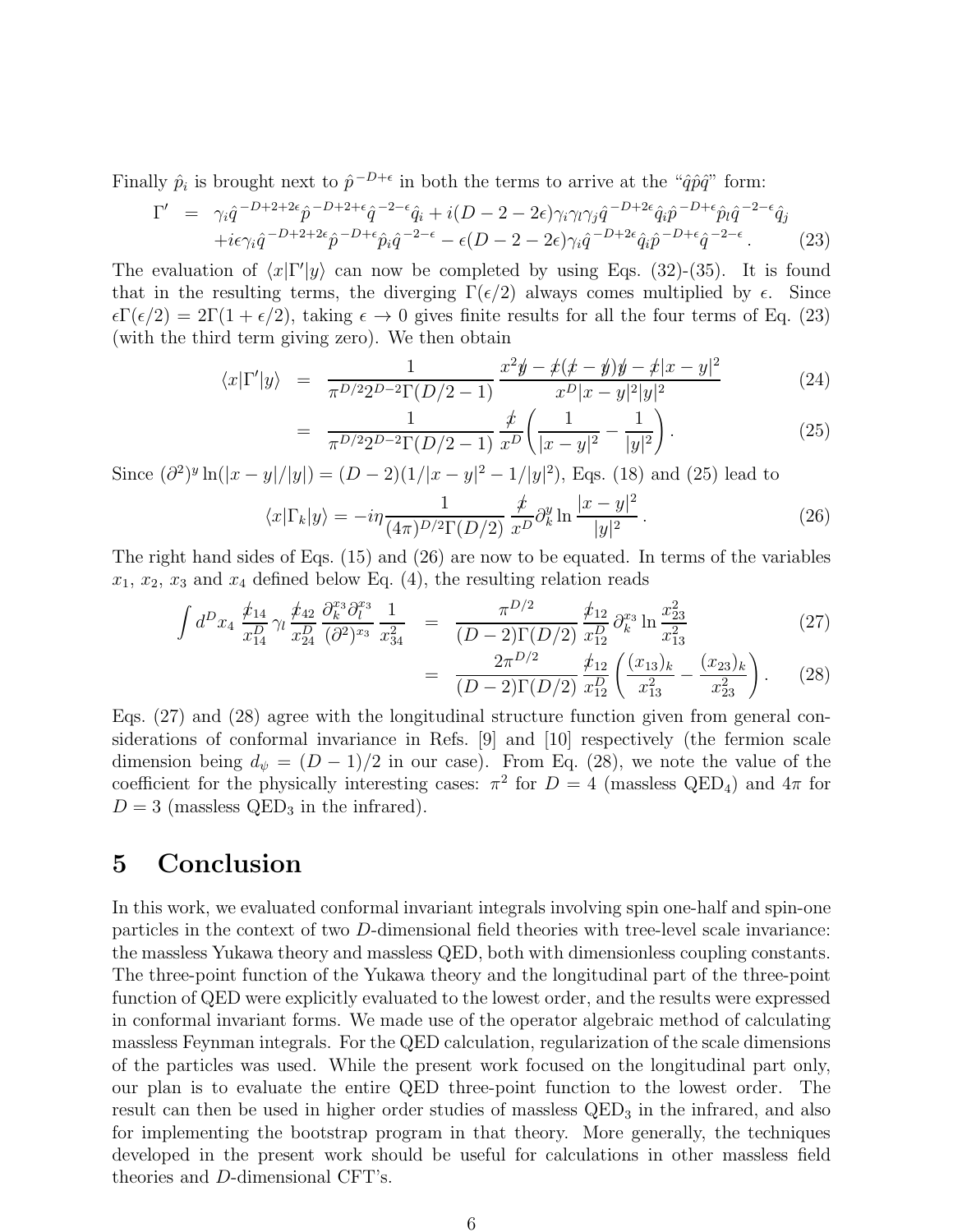#### Acknowledgements

I am indebted to H. S. Sharatchandra for introducing me to the topics of this paper. I also thank S. D. Joglekar for discussions.

# Appendix

In this Appendix, we list and develop some important formulas of the operator approach to the evaluation of massless Feynman integrals. We use  $i, j, k, \cdots$  for spacetime indices, and  $\alpha, \beta, \cdots$  for exponents of  $\hat{q}^2$  and  $\hat{p}^2$ . Thus,  $\hat{q}^{2\alpha} = (\sum_i \hat{q}_i \hat{q}_i)^{\alpha}$  (and likewise  $\hat{p}^{2\alpha}$ ), the parameter  $\alpha$  being in general a complex number [13]. The fundamental commutation relation

$$
[\hat{q}_i, \hat{p}_j] = i\delta_{ij} \tag{29}
$$

leads to the following two useful relations:

$$
[\hat{q}_i, \hat{p}^{2\alpha}] = i2\alpha \hat{p}^{2\alpha - 2}\hat{p}_i ,\qquad(30)
$$

$$
[\hat{p}_i, \hat{q}^{2\alpha}] = -i2\alpha \hat{q}^{2\alpha - 2}\hat{q}_i. \tag{31}
$$

(A check on Eqs. (30) and (31) is that they immediately give us Eqs. (13) and (14) of Ref. [13].)

We use the normalization of position and momentum eigenstates followed in Ref. [13]. This results in the following two "matrix elements" [13]

$$
\langle x|\hat{q}^{2\alpha}|y\rangle = |x|^{2\alpha}\delta^{(D)}(x-y),\tag{32}
$$

$$
\langle x|\hat{p}^{-2\alpha}|y\rangle = a(\alpha)\frac{1}{|x-y|^{D-2\alpha}},\qquad(33)
$$

where

$$
a(\alpha) = \frac{\Gamma(D/2 - \alpha)}{\pi^{D/2} 2^{2\alpha} \Gamma(\alpha)}.
$$
\n(34)

In Eq. (33),  $D/2 - \alpha \neq 0, -1, -2, \cdots$ . Now,  $\langle x | \hat{p}_i \hat{p}^{-2\alpha} | y \rangle = -i \partial_i^x \langle x | \hat{p}^{-2\alpha} | y \rangle$  (this being obtained by inserting the completeness relation in momentum space on the left-hand side). Eq. (33) then gives us

$$
\langle x|\hat{p}_i\hat{p}^{-2\alpha}|y\rangle = i(D - 2\alpha)a(\alpha)\frac{(x - y)_i}{|x - y|^{D - 2\alpha + 2}}.
$$
\n(35)

Another useful "matrix element" which can be similarly obtained is  $\langle x|\hat{p}_i|y\rangle = i\partial_i^y \delta^{(D)}(x-y)$ . This relation can be generalized to

$$
\langle x|f(\hat{p}_i)|y\rangle = f(i\partial_i^y)\delta^{(D)}(x-y)
$$
\n(36)

where  $f$  denotes an arbitrary function. As a check, it may be noted that consistency of Eq. (36) with Eqs. (33) and (34) lead to the expression for the Green function for the operator  $((-\partial^2)^y)^\alpha$ .